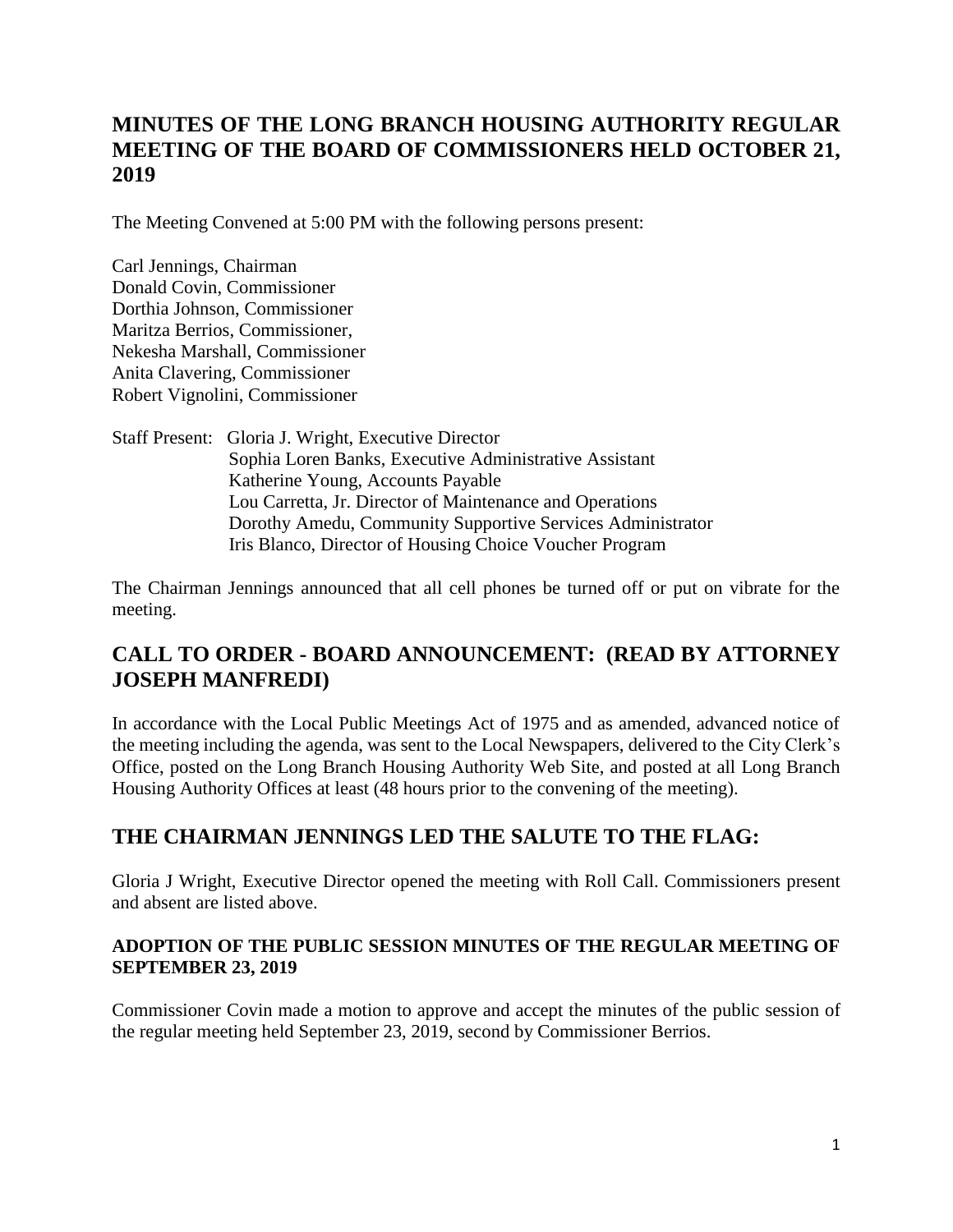Roll Call Vote Taken:

Ayes, Commissioners Johnson, Covin, Clavering, Vignolini, Vice-Chairman Marshall and Chairman Jennings.

Opposed, None. Abstain, None Absent, None Motion, Carried.

Public comment was called on this Resolution and this Resolution only, with no response.

Chairman Jennings stated that there is no public participants are present at the meeting.

# **EXECUTIVE DIRECTORS REPORT:**

Executive Director Wright provided the board with relevant activities and news for the month of September 2019. Executive Director Wright outlined and summarized the Executive Director's Report provided to the Board.

# **Resolution 10-01-2019 - Resolution approving the list of bills for September 2019, and authorizing the payment of bills**

Vice-Chairman Marshall stated that finance committee has reviewed the List of bills with the Finance Department and that all questions have been satisfied. Vice-Chairman Marshall made a motion to accept and approve Resolution 10-01-2019 the List of Bills in the amount of **\$1,260,692.25** seconded by Commissioner Covin.

Roll Call Vote Taken:

Ayes, Commissioners Johnson, Covin, Clavering, Vignolini, Vice-Chairman Marshall and Chairman Jennings.

Opposed, None. Abstain, None Absent, None Motion, Carried.

**Resolution 10-02-2019 - Resolution approving the transaction, approving travel and accommodations for the months of October and November 2019 for members of the Board of Commissioners Long Branch Housing Authority and staff to attend conferences and training, authorizing an expenditure of funds, subject to appropriations**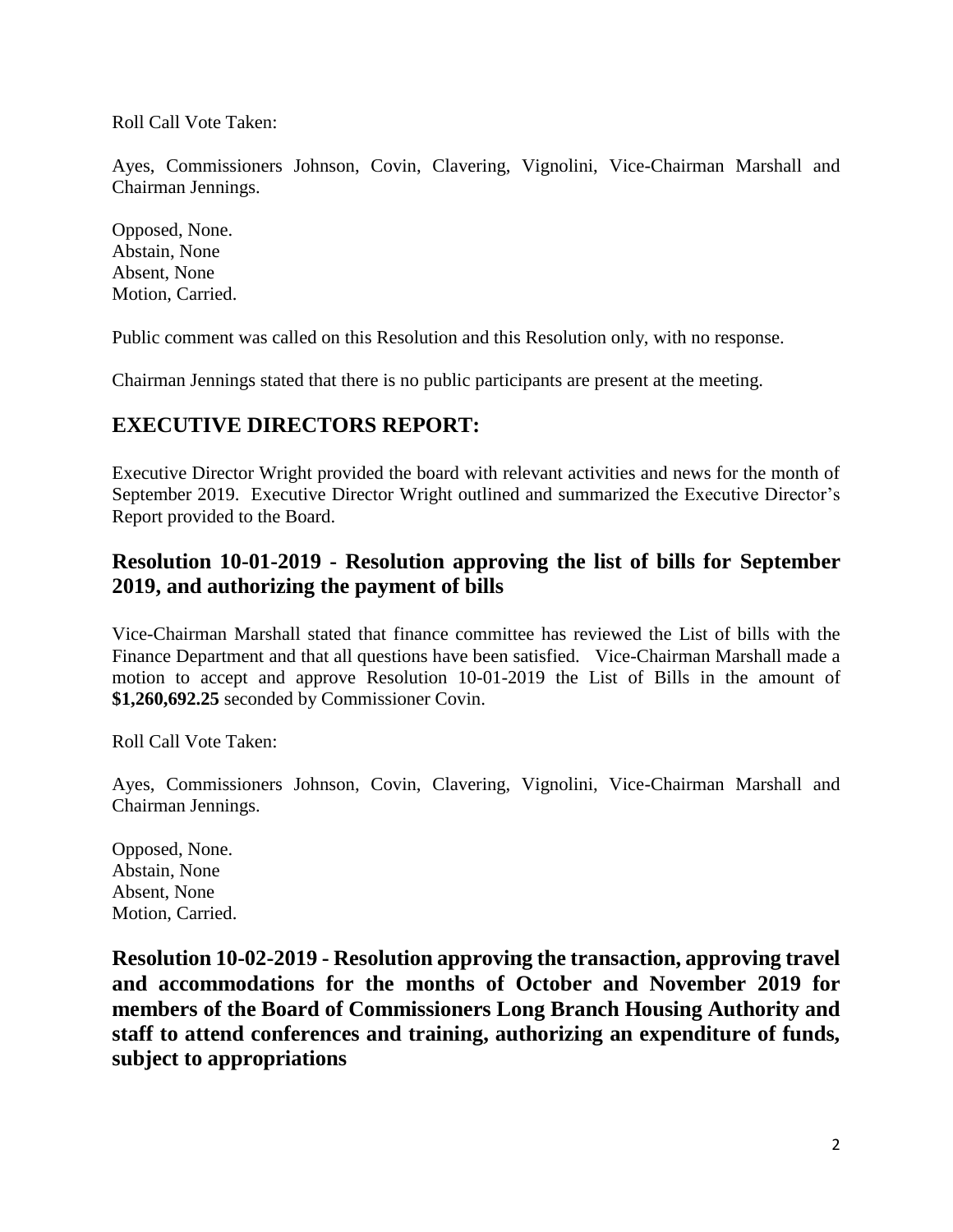Vice Chairman Marshall made a motion to approve and accept Resolution 10-02-2019, second by Commissioner Johnson.

Roll Call Vote Taken:

Ayes, Commissioners Johnson, Covin, Clavering, Vignolini, Vice-Chairman Marshall and Chairman Jennings.

Opposed, None. Abstain, None Absent, None Motion, Carried.

### **Resolution 10-03-2019 - Resolution authorizing the transaction, authorizing a contract for Supply and Delivery of Appliances, authorizing an expenditure of funds in an amount not to exceed \$50,000 per year, subject to appropriations**

Commissioner Berrios made a motion to approve and accept Resolution 10-03-2019, second by Vice-Chairman Marshall.

Roll Call Vote Taken:

Ayes, Commissioners Johnson, Covin, Clavering, Vignolini, Vice-Chairman Marshall and Chairman Jennings.

Opposed, None. Abstain, None Absent, None Motion, Carried.

## **Resolution 10-04-2019 - Resolution authorizing the transaction, authorizing a contract for "On-Call" Electrical services, authorizing an expenditure of funds in an amount not to exceed \$25,000 per year, subject to appropriations**

Commissioner Covin made a motion to approve and accept Resolution 10-04-2019, second by Commissioner Berrios.

Roll Call Vote Taken:

Ayes, Commissioners Johnson, Covin, Clavering, Vignolini, Vice-Chairman Marshall and Chairman Jennings.

Opposed, None. Abstain, None Absent, None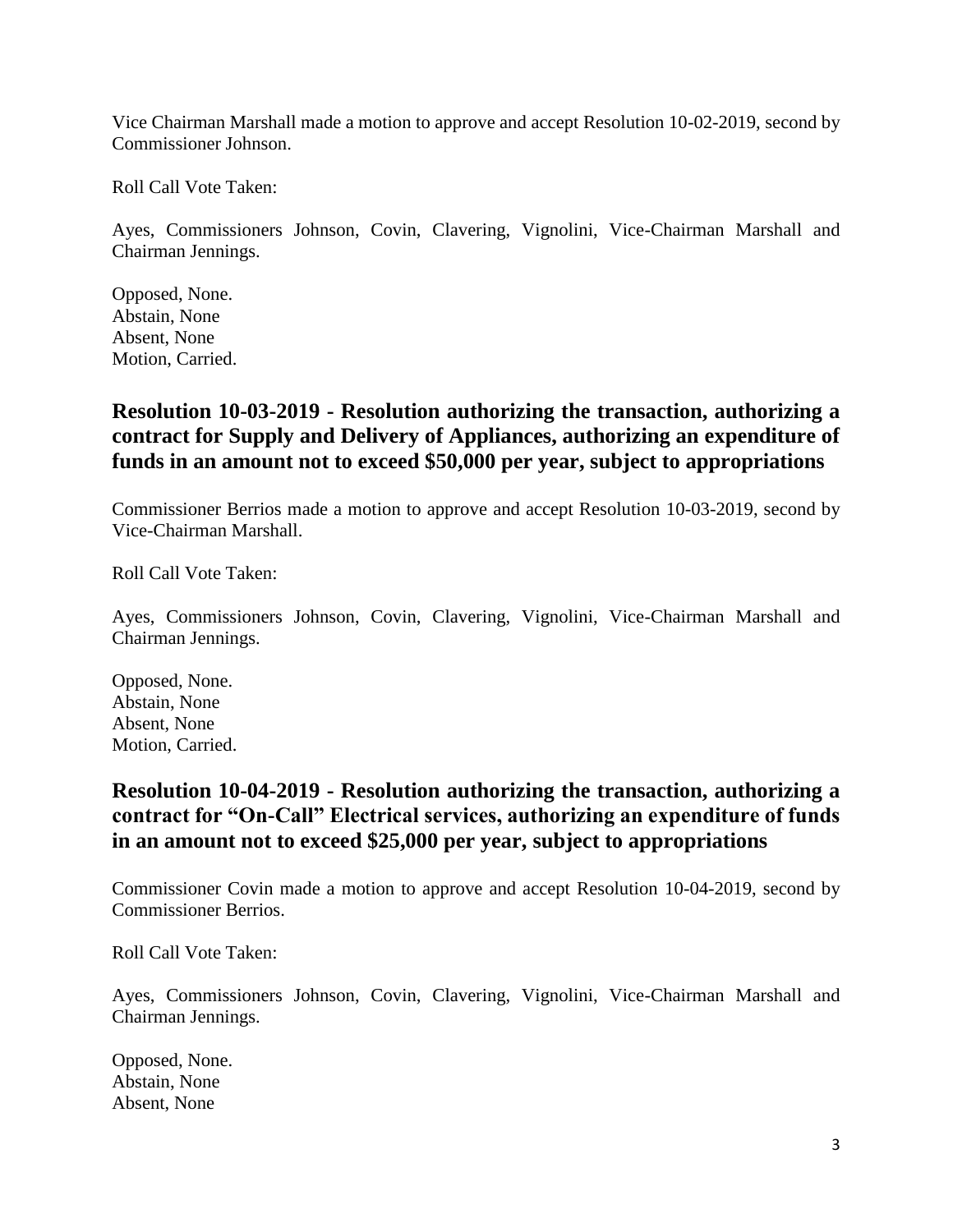Motion, Carried.

**Resolution 10-05-2019 – Resolution authorizing the transaction, authorizing a contract for Supply and Delivery of Kitchen Cabinets and Countertops, authorizing an expenditure of funds in an amount not to exceed \$50,000 per year, subject to appropriations**

Commissioner Covin made a motion to approve and accept Resolution 10-05-2019, second by Commissioner Johnson.

Roll Call Vote Taken:

Ayes, Commissioners Johnson, Covin, Clavering, Vignolini, Vice-Chairman Marshall and Chairman Jennings.

Opposed, None. Abstain, None Absent, None Motion, Carried.

### **Resolution 10-06-2019 - Resolution authorizing the transaction, authorizing a contract for "On-Call" Painting services, authorizing an expenditure of funds in an amount not to exceed \$140,000 per year, subject to appropriations**

Commissioner Covin made a motion to approve and accept Resolution 10-06-2019, second by Vice-Chairman Marshall.

Roll Call Vote Taken:

Ayes, Commissioners Johnson, Covin, Clavering, Vignolini, Vice-Chairman Marshall and Chairman Jennings.

Opposed, None. Abstain, None Absent, None Motion, Carried.

## **Resolution 10-07-2019 – Resolution authorizing the transaction, authorizing a contract for "On-Call" Roofing repairs, authorizing an expenditure of funds in an amount not to exceed \$90,000 per year, subject to appropriations**

Commissioner Johnson made a motion to approve and accept Resolution 10-07-2019, second by Commissioner Covin.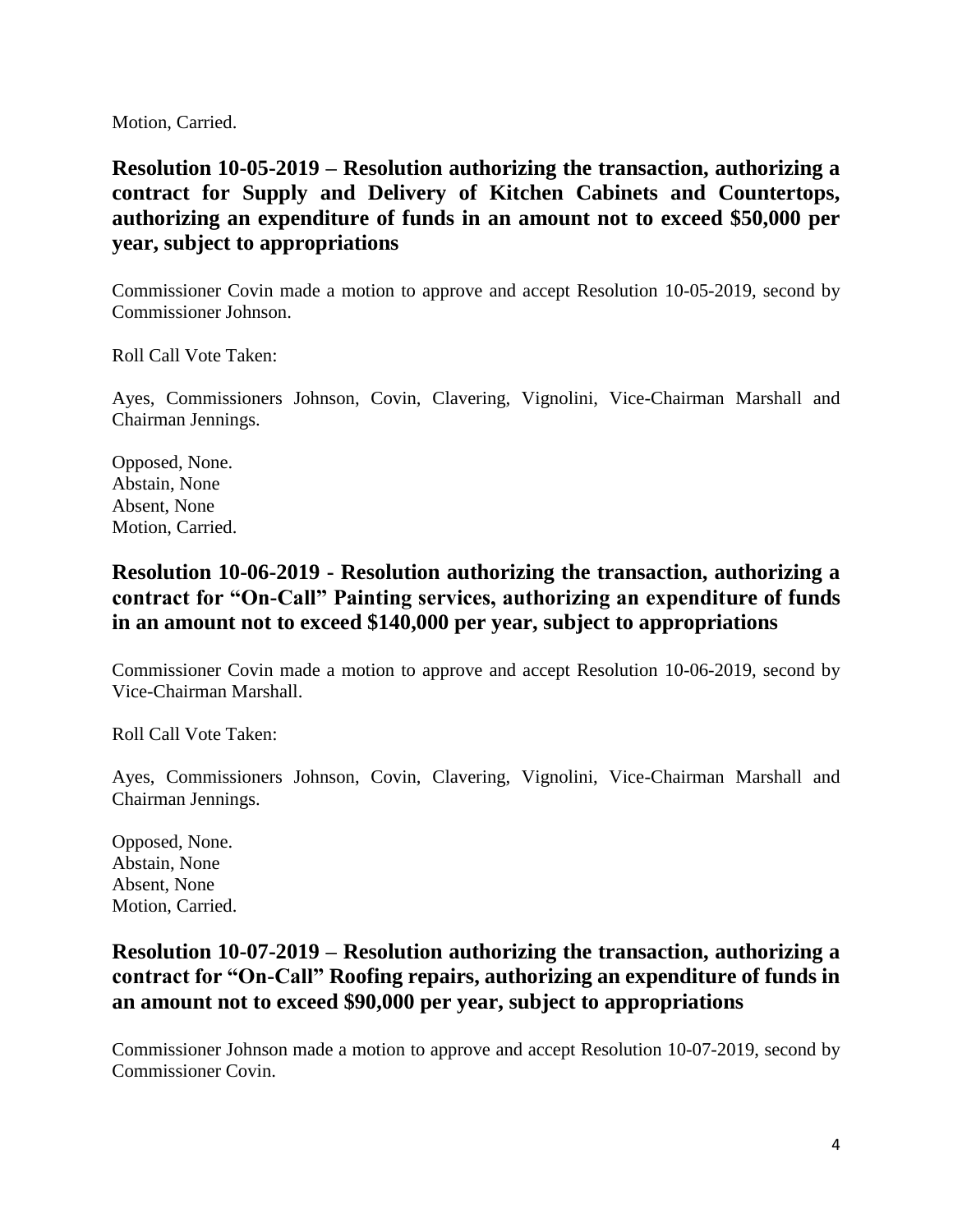Roll Call Vote Taken:

Ayes, Commissioners Johnson, Covin, Clavering, Vignolini, Vice-Chairman Marshall and Chairman Jennings.

Opposed, None. Abstain, None Absent, None Motion, Carried.

**Resolution 10-08-2019 – Resolution authorizing the transaction, authorizing seven (7) contracts for Low-Income Housing Tax Credit (LIHTC) compliance, authorizing an expenditure of funds in an amount not to exceed \$39,392.78 for the first year, plus a 3% escalation per year after the first year, payable from non-federal funds**

Commissioner Covin made a motion to approve and accept Resolution 10-08-2019, second by Commissioner Berrios.

Roll Call Vote Taken:

Ayes, Commissioners Johnson, Covin, Clavering, Vignolini, Vice-Chairman Marshall and Chairman Jennings.

Opposed, None. Abstain, None Absent, None Motion, Carried.

#### **PUBLIC SESSION**

NO PUBLIC PRESENT

#### **COMMISSIONERS COMMENTS AND CONCERNS:**

#### **NO COMMENTS FROM THE COMMISSIONERS**

#### **ADJOURNMENT:**

There being no further matters of discussion for the Board of Commissioners Meeting of October 21, 2019, Commissioner Covin made a motion to adjourn the meeting, seconded by Commissioner Berrios.